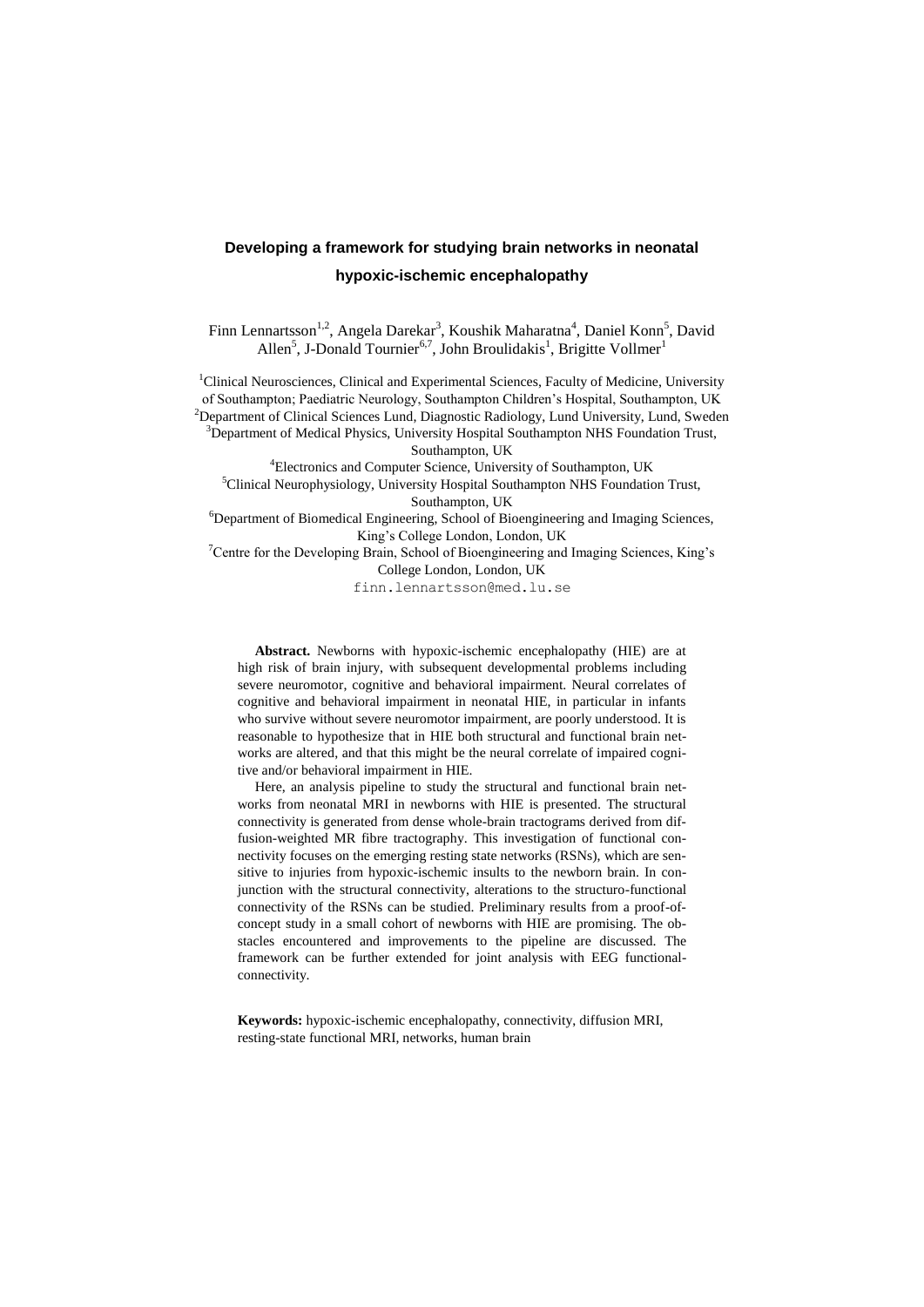## **1 Introduction**

Neonatal hypoxic-ischaemic encephalopathy (HIE) as a consequence of perinatal asphyxia is associated with a high risk for brain injury and subsequent neurological and cognitive impairment[1]. Early diagnosis and outcome prediction is important to facilitate early intervention, enhance management and improve outcomes. Therapeutic hypothermia (TH), a neuroprotective intervention, reduces mortality and severe motor symptoms (cerebral palsy, CP) in toddlers with a history of neonatal HIE[2] . However, even after TH, cognitive impairments are frequent (up to 60%) in children with HIE, even in the absence of severe neuromotor impairment[3].

Neonatal Magnetic Resonance Imaging (MRI) is performed routinely after TH, with the aim of assessing the severity of brain injury and aiding prediction of neurodevelopmental outcome, However, the neural correlates of cognitive and behavioural impairment in neonatal HIE are poorly understood, particularly in the large proportion of infants who survive without CP. Recent animal work[4] suggests that neonatal HI disrupts large scale functional pathways between the prefrontal cortex and hippocampus, which are linked to cognition. This occurs even with minor/moderate morphological brain changes, and network alterations persist beyond neonatal age[4].

A few studies have examined injuries on the developing brain networks in humans, showing alterations of networks' structures in prematurity and intrauterine growth restriction which correlate with cognitive development in toddlers[5, 6]. The effects of HIE on early development of brain networks has only been studied in 6-months old infants[7], and showed a trend of declining structural network integration and segregation with increasing neuromotor deficit[7]. However, there is currently no information in humans on how structural and/or functional connectivity alterations relate to cognitive outcome in the early years following neonatal HIE.

The aim of the current paper is to describe a framework for studying the structural and functional brain networks in newborns with HIE using MRI. As an extension of this framework, it also provides means for amalgamation with EEG functionalconnectivity for combined analysis.

## **2 Methodological outline**

Over the last few years, significant progress has been made in neuroimaging and neurophysiology with regard to characterizing the developing neural networks[8] and network alterations in neurodevelopmental disorders[9]. The structural connectome, i.e. the anatomical cortico-cortical and cortico-subcortical connections, can be reconstructed with diffusion-weighted MRI (dMRI) and fibre tractography. Anatomically separated brain regions also display so-called functional connectivity – they are coactivated during task-performance and during rest. Resting-state networks (RSN), studied using resting-state functional MRI (rs-fMRI), include spatially distinct networks activated in parallel during rest. To robustly characterize typical brain maturation and response to injury, one must consider structural and functional brain connectivity together. The emerging RSNs in the newborn brain are sensitive to injury from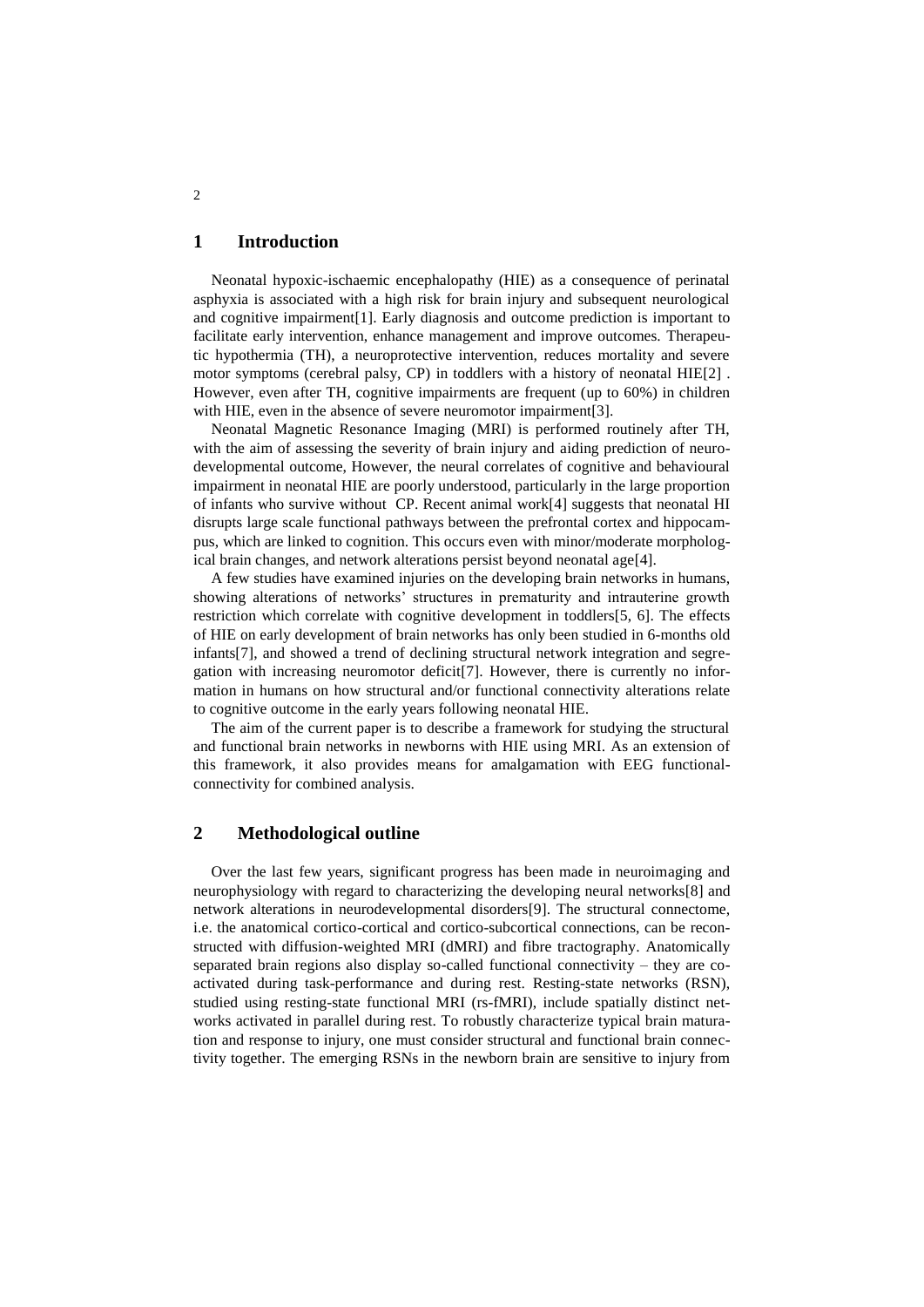HIE, and it is reasonable to hypothesize that alterations to the structural and functional connectivity of the RSNs, assessed in the neonatal period, are predictive of future cognitive outcome.

This paper describes a framework for studying the functional and structural connectomes using advanced MRI protocols and evaluation pipelines in the context of, but not only limited to, newborns with HIE. MRI of the newborn brain offers several challenges. Movement artifacts are common. The small brain size means that the relative sizes of the individual brain structures are also small, limiting their effective resolution. The yet unmyelinated white matter (WM) and the brain tissue's overall increased water content make the MR signal properties different from the mature brain. Therefore, specifically adapted neonatal MRI protocols and processing pipelines are required, and will be described in some detail in the following paragraphs.

# **3 Methods Part I: Processing of MRI data**

## **3.1 Data acquisition**

Neonatal MRI was performed on day 4-11 in newborns with HIE, allowing at least one day of re-warming after finishing the 72-hrs therapeutic hypothermia (TH). Infants were scanned during natural sleep, using the "feed-and-wrap" technique in which the baby is fed prior to imaging. The infant usually falls fast asleep and no sedation is required for imaging; this is a routine clinical procedure.

MRI was performed on a 3 Tesla MR scanner (Siemens Skyra VE11, Siemens AG, Erlangen, Germany), at Southampton General Hospital, UK. Participants were 13 newborns with moderate/severe HIE and undergoing TH at Princess Anne Hospital, Southampton, UK.

The routine clinical MRI protocol for infants with HIE consists of axial T1 weighted (T1w), proton density, T2-weighted (T2w), 3D-T1w (voxel size 0.8 mm x 0.8 mm x 0.8 mm), susceptibility weighted imaging (SWI) and diffusion-weighted MRI (dMRI), sagittal T2w and coronal T2w. Three sequences that were used for the work described in this paper were added to this routine protocol; a 3D-T2w (voxel size 0.9 mm x 0.9 mm x 0.9 mm), an rs-fMRI acquisition (voxel size 2.3 mm x 2.3 mm x 2.3 mm, full-brain coverage, 190 volumes with a TR=2.5 s, with an additional field map) and dMRI (voxel size 2.3 mm x 2.3 mm x 2.3 mm, full-brain coverage, multi-shell acquisition with 7 b=0, 16 b=400 s/mm<sup>2</sup>, 58 b=2600 s/mm<sup>2</sup>, and an additional 2 "b=0" volumes with reversed phase encode direction).

Ethics approval for use of anonymized data collected in the clinical context of the neurodevelopmental follow-up programme was granted by the University of Southampton, UK, Faculty of Medicine Ethics Committee (ID:26356).

## **3.2 Processing of structural MRI**

The structural MRI (sMRI), consisting of the 3D-T1w and 3D-T2w images, captures the anatomical structures in the brain. Processing of sMRI involved four main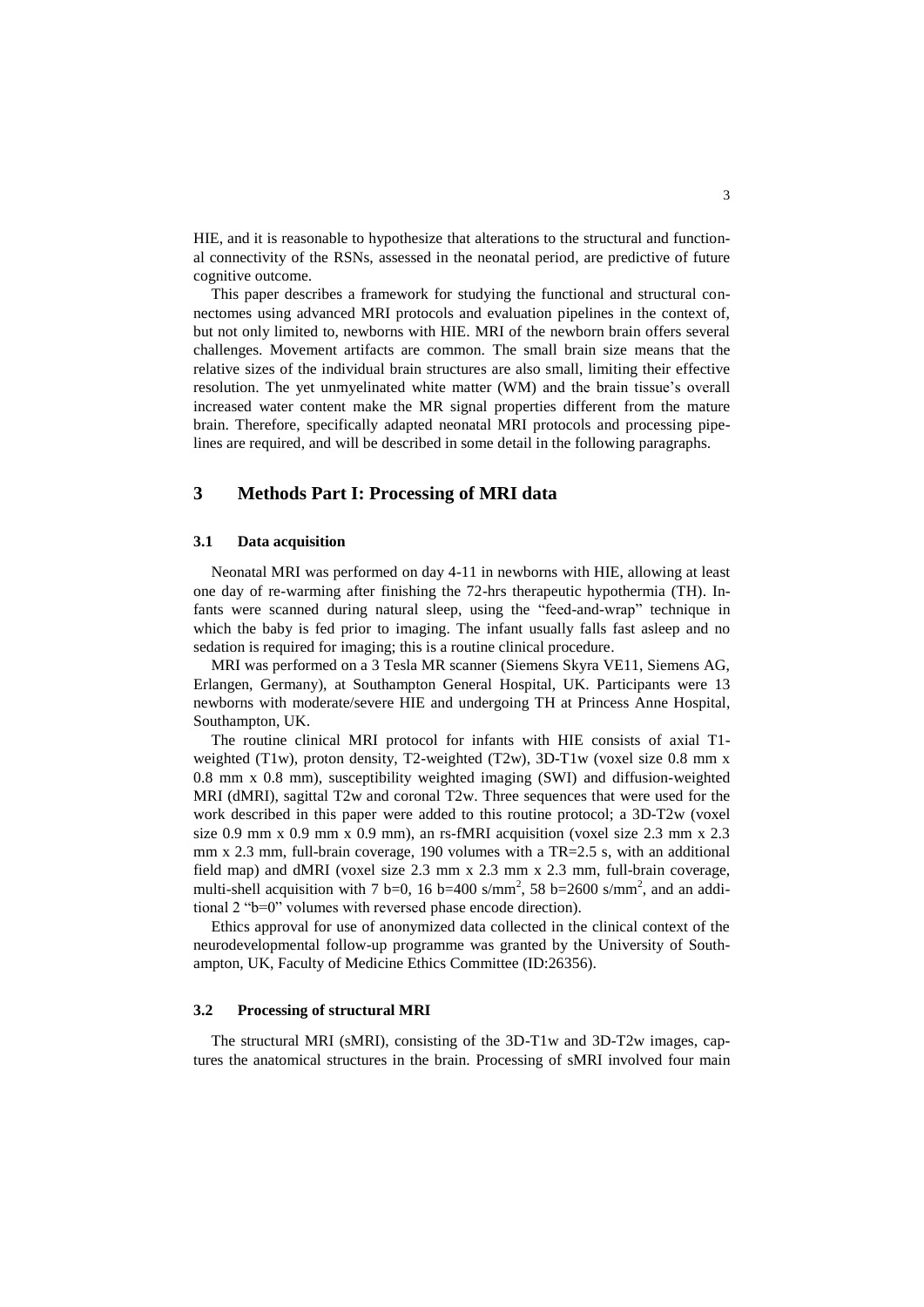steps: brain extraction, image registration, brain tissue segmentation, and anatomical parcellation. The newborn brain has high water content and is still, largely, unmyelinated. Consequently, the T1w and T2w images have a different tissue contrast compared to adult images. Since most processing algorithms are developed for adult-like tissue contrasts, they require adaptation to neonatal images. Therefore, each of the four steps in the processing of sMRI will be explained in some details.

#### **3.2.1 Brain extraction**

Brain extraction of the neonatal sMRI often proves problematic when using the standard approaches developed for adult images, e.g. the FMRIB Software Library

(FSL) brain extraction algorithm BET[10]. This was also the case with our acquired data. A pragmatic work-around was to use BET on the SWI magnitude images, which demonstrated good whole brain delineation, then co-register the SWI images to other image spaces (i.e. 3D-T1/T2w, dMRI and rs-fMRI spaces), and map the brain mask into these spaces. This approach gave very good results, but requires an SWI acquisition.

## **3.2.2 Image registration**

Intra-subject registrations of the sMRI, dMRI and rs-fMRI datasets were carried out via linear/affine registration using FSL's FLIRT[11]. For improved registration of each participant's rs-fMRI to the sMRI data, a field map sequence was acquired in the research protocol. However, the field map could not, as of yet, be used for the neonatal registration pipeline with MIRTK (see below).

Inter-subject image registration is performed using a common template. However, few neonatal templates are publically available. The ALBERTs template (http://braindevelopment.org/brain-atlases/neonatal-brain-atlas-albert) was chosen for this study. Due to the different signal characteristics of the neonatal brain to the adult brain, adult registration algorithms have to be adapted for the neonatal registration or, alternatively, specific neonatal registration algorithms have to be used. This study opted for the MIRTK package [\(https://github.com/MIRTK\)](https://github.com/MIRTK), which has been extensively used for registration and segmentation of neonatal sMRI.

#### **3.2.3 Brain tissue segmentation**

Tissue segmentation of the neonatal brain is a challenging task because of the ongoing brain development and concurrent changes in MR signal characteristics. Manual segmentation can be performed but requires expertise and is very time-consuming. Automatic and/or semi-automatic techniques are preferred. This is an active area of research and several algorithms/techniques have been proposed/are being developed[12]. Commonly, segmentation algorithms primarily use the 3D-T2w images for segmentation since they have superior grey matter/white matter (GM/WM) contrast compared to the T1w images in the newborn. Multimodal techniques, e.g. combining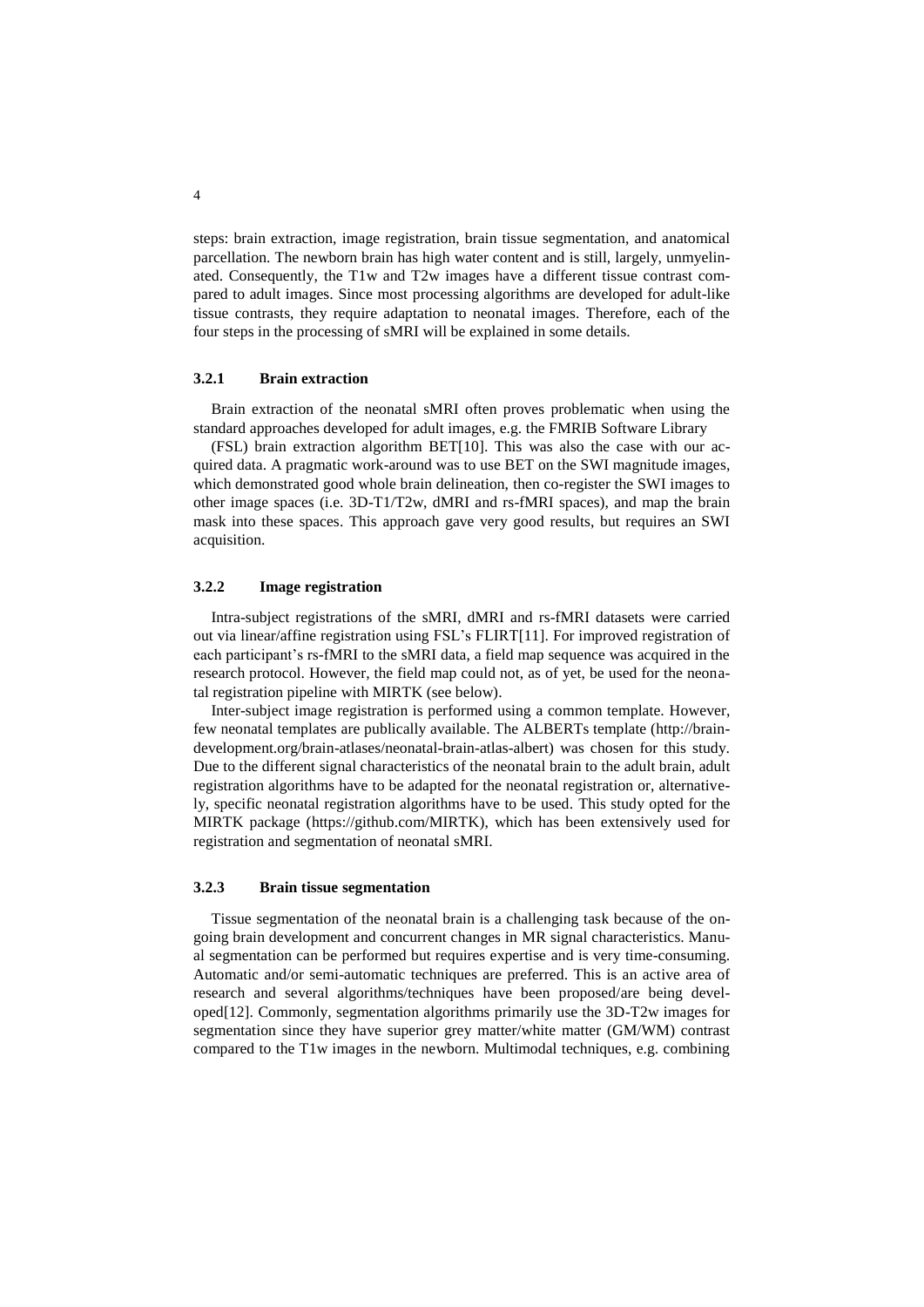3D-T2w and 3D-T1w images, are being developed and show promising result but are, in general, not publically available[12, 13].

This project opted for the neonatal segmentation tool DrawEM [\(https://github.com/MIRTK/DrawEM\)](https://github.com/MIRTK/DrawEM)[14], which is part of MIRTK. DrawEM is an intensity-based technique utilizing the 3D-T2w images to automatically segment the neonatal brain into 87 regions, classified into GM, WM and cerebro-spinal fluid (CSF) and non-brain tissues classes, and corresponding to a parcellation of the brain into 50 anatomical regions[15]. It also outputs a tissue type classification, where every voxel is classified according to 9 tissue types as: CSF, cortical GM, WM, background, ventricles, cerebellum, deep GM, brainstem or hippocampi and amygdala. The DrawEM algorithm provided satisfactory results in the cohort for segmenting the cortical GM, but not the central brain structures. This is expected as unmyelinated WM is difficult to automatically segment in the neonate [12] and, consequently, the central brain structures (e.g. basal ganglia) do not display enough contrast on the T2w images for anatomical separation. However, reliable delineations of these structures are important in the fibre tractography. Therefore, the DrawEM segmentations had to be manually adjusted/edited. This was performed by an experienced neuroradiologist (FL).

The tissue type classification is used in the fibre tractography as an input to the ACT framework[16]. ACT uses the 5 tissue-type (5TT) format, in which the tissue is classified 5 tissue type classes: cortical or deep GM, WM, CSF or pathological tissue. The DrawEM tissue type classification could easily be mapped into the 5TT format using MRtrix command "labelconvert".

Illustrations of the DrawEM tissue segmentation and tissue type classification along with the manual editing are given in Fig. 1.



**Fig. 1** Segmentation of the 3D-T2w images with the DrawEM algorithm[14] (a). Notice the poor/absent definition of the anterior/posterior limbs of the internal capsule. Classification of the segmentation into 9 tissue types overlaid on a highresolution FA-image (b), and the improvement after manual editing, especially of the central WM (c).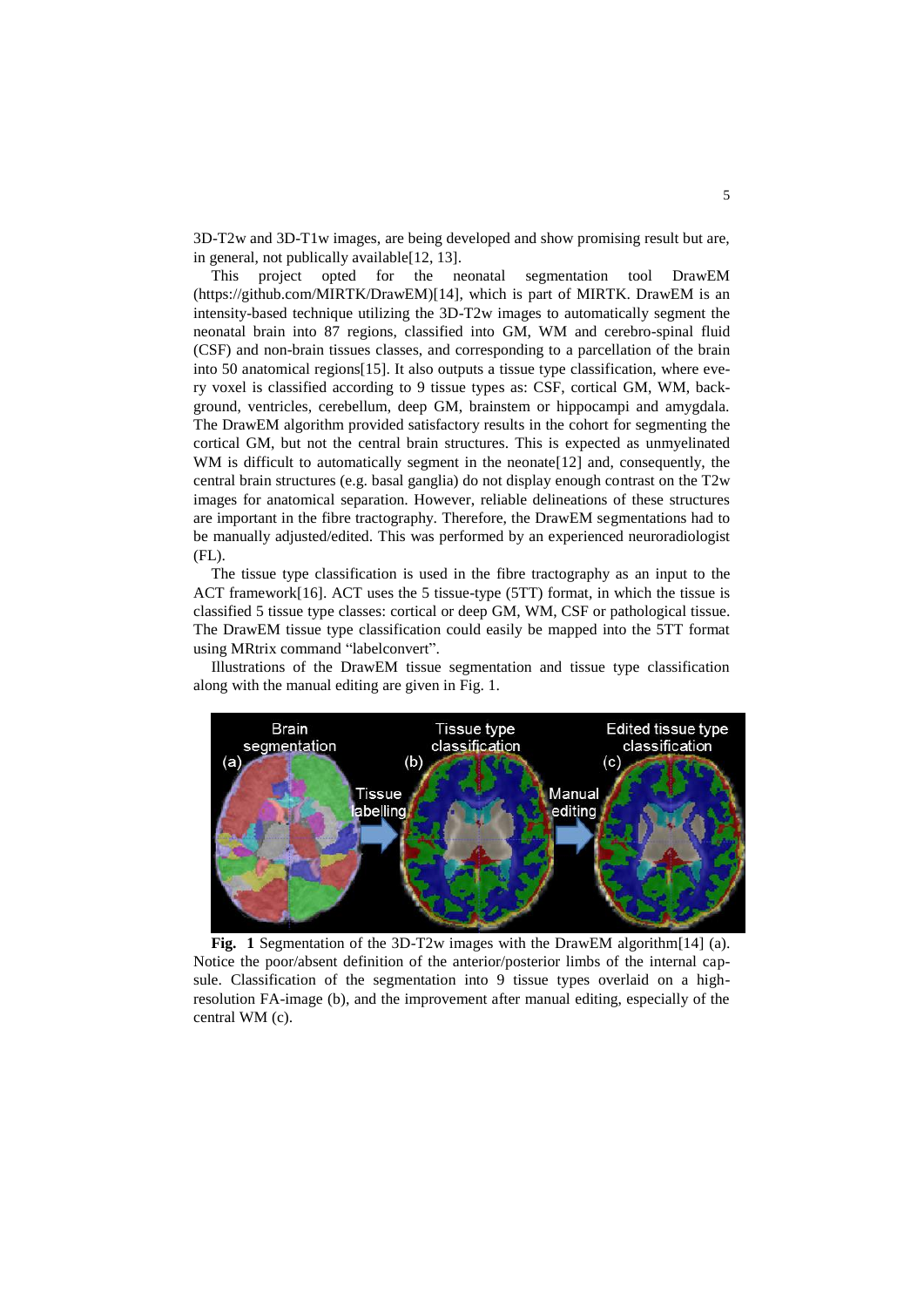### **3.3 Processing of diffusion-weighted MRI**

The diffusion-weighted MRI (dMRI) protocol (see above) was optimized for highangular resolution diffusion imaging (HARDI), for improved separation of multiple white matter fibre populations in every voxel in the neonatal brain. The analysis pipeline was specifically developed for quantitative structural connectivity analysis of the fibre orientation distributions (FODs), estimated using a constrained spherical deconvolution (CSD)[17] approach within the software package MRtrix (J-D Tournier, Brain Research Institute, Melbourne, Australia, [https://github.com/MRtrix3/mrtrix3\)](https://github.com/MRtrix3/mrtrix3). Changes in the dMRI signal, particularly the intra-cellular component at higher bvalues, are translated into changes in the corresponding FOD amplitude of that fibre population. Spherical deconvolution can, thus, provide relevant parametric measures reflecting the underlying WM fibre structure[18].

Prior to any processing, visual inspection of all the raw dMRI data was carried out to detect excessive motion and/or signal dropouts. Thereafter, de-noising of raw dMRI data was performed[19], followed by estimation and correction of susceptibility and eddy-current induced distortions and motion-correction[20] using the reversed phase-encoding dataset.

For quantitative comparisons of FODs between brain voxels, it is important to adjust for slow signal variations from B1-inhomogeneities, to normalize the  $b=0$  (no diffusion weighting) signal across subjects and to use a common response function. The first step is achieved using the popular N4-algorithm[21]. The normalization was done on a subject-specific basis by normalizing the *b*=0-images to the median of the *b*=0-value in a WM mask, where the mask was taken as the WM component in the 5TT image. This is not ideal as the WM may be influenced by pathology, some WM voxels are affected by partial volume effects from other tissue compartments and, presumably, the WM compartment may vary between subjects. An alternative, available in the latest release of MRtrix, is to normalize using the sum of all compartments in the multi-tissue CSD model. This is yet to be implemented in the current pipeline.

The response function is the dMRI signal expected for a voxel containing a single, coherently-oriented WM fibre bundle. Once estimated, the response function is used as the kernel in the spherical deconvolution step. This pipeline uses the "tournier" algorithm[22] for estimation of the response function in every subject, which are averaged to achieve a cohort-specific average response function. This, in turn, was used to estimate the FODs for all voxels in every subject using the high-shell dMRI data (i.e.  $b=2600 \text{ s/mm}^2$ ) with CSD[17]. Estimation of diffusion tensors was also carried out using a weighted linear least squares estimation. From the diffusion tensors, parametric maps of fractional anisotropy (FA), as well as mean, axial (AD) and radial diffusivities (RD) and a color-coded FA-map were generated.

#### **3.4 Processing of resting-state functional MRI**

Resting-state functional MRI (rs-fMRI) can be used to detect the emerging restingstate networks  $(RSN)$  of the neonate  $[23, 24]$  to study the functional connectivity within and between the RSNs. Here, the aim was to use rs-fMRI to detect the RSNs in the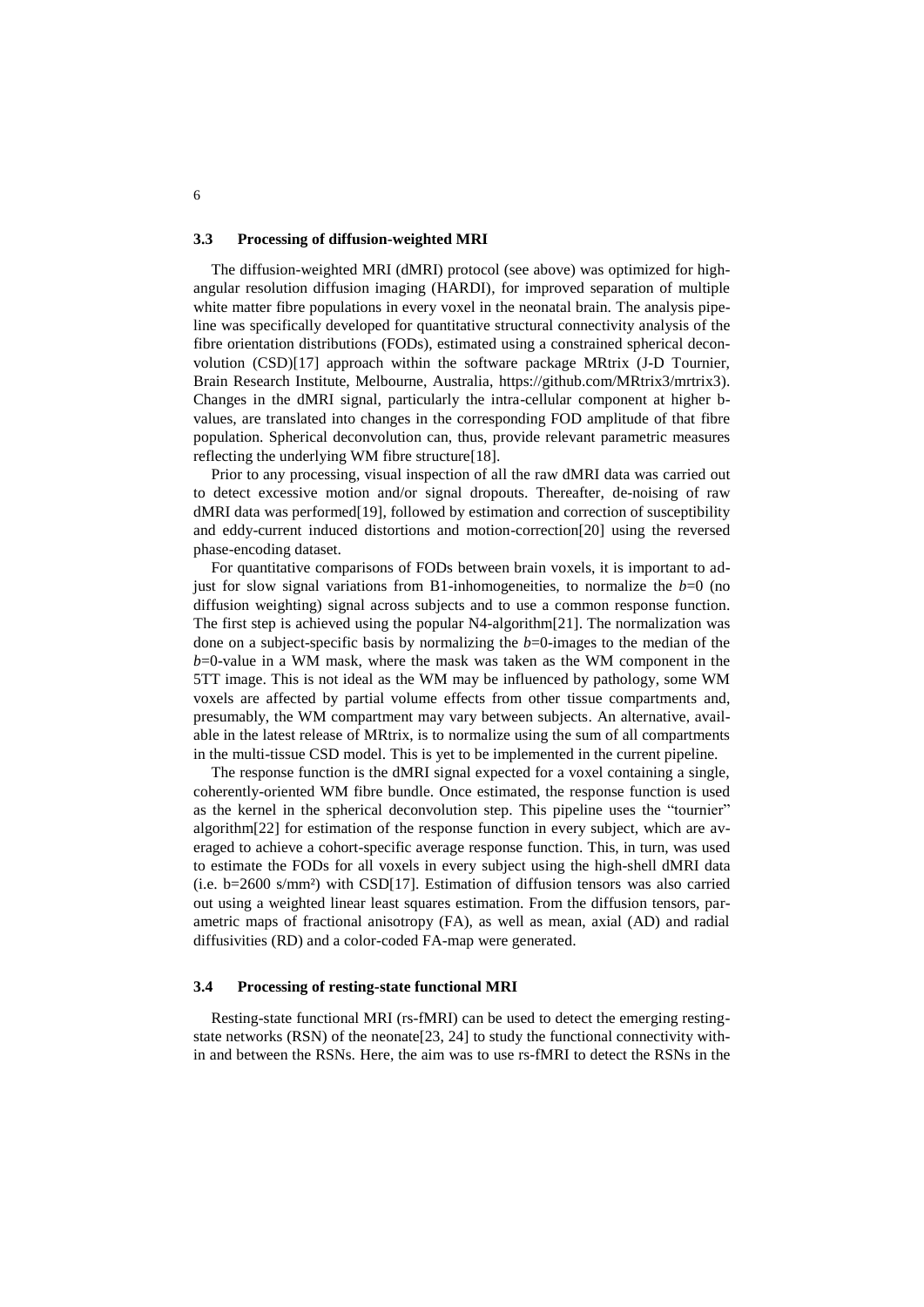newborn with HIE, and to study RSN functional connectivity and its relation to the structural connectivity from dMRI. This study uses an exploratory approach by analyzing rs-fMRI data with (probabilistic) independent component analysis (ICA), implemented in FSL's Melodic[25].

Analysis of rs-fMRI in the newborn requires special methodological considerations[24]. Newborns examined during sleep typically exhibit occasional quirky movements which, by the nature of the ICA, may dominate the results. Excessive movement, absolute and/or relative, can be detected in the motion correction step of the fMRI time-series[11, 24]. Time-frames affected by excessive motion are commonly excised from the time-series before further analysis. This was implemented in the current study.

Deep sleep has been shown to change the connectivity strengths within RSNs in adults, but no such studies yet exists in newborns [23, 26]. However, studies in infants have shown of no large effect on the baseline BOLD signal from sleep, and several studies report no significant discrepancies in qualitative or quantitative results between infants scanned with and without sedation in rs-fMRI studies [23]. Moreover, the limited time of the imaging protocol may prevent the infant from falling into deep sleep, and minor variations in light sleep should not exert larger effects on the rsfMRI analysis [26].

# **4 Methods Part II: Analysis of structural and functional brain connectivity**

## **4.1 Structural connectivity**

Probabilistic whole-brain fibre tractography was performed within the ACTframework[16], using the 5TT maps generated from DrawEM tissue segmentation. A dense whole-brain tractogram of the order of  $10^{7}$ - $10^{8}$  streamlines was generated by seeding streamlines within the GM/WM interface from the 5TT map. The current  $10<sup>8</sup>$ whole-brain tractograms each took around 10 hrs to compute on a 16-core workstation. The tractogram was then filtered using the SIFT-method[27]. In SIFT, streamlines are iteratively removed from the tractogram until the streamline density within every voxel matches the integral of the underlying FOD lobe. This is based on the fact that the integral over an FOD lobe is proportional to the volume of the underlying dMRI tissue signal, particularly the intra-cellular component at higher b-values. In this way the total streamline count connecting any two regions in the tractogram can be viewed as a measure of the underlying connectivity of these two areas[27].

The SIFT-filtered tractograms were used to generate the structural connectome (the MRtrix command "tck2connectome"), with nodes as the anatomical brain regions given by the DrawEM tissue segmentation and edges as the set of streamlines connecting these regions. The structural connectome can be formulated as a connectivity matrix and can be analyzed by means of network analysis/graph theory analysis. Currently, the DrawEM brain segmentation includes 32 cortical cerebral regions. Other parcellation schemes, e.g. those including subcortical structures, could be considered,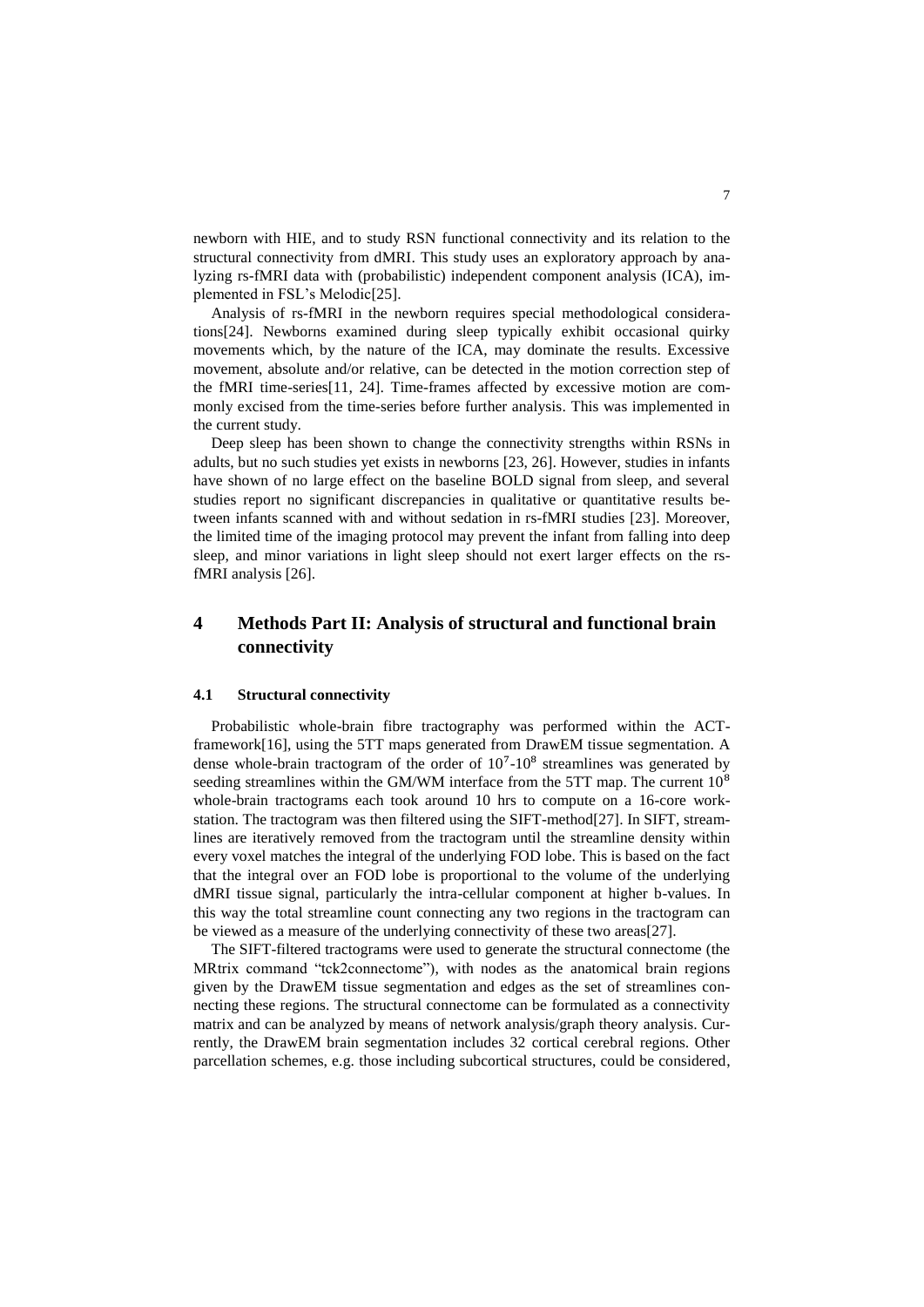but are currently not implemented within the DrawEM segmentation, mainly due the inability of the DrawEM algorithm to delineate the deep GM structures (see above), but should be explored. Examples of whole-brain tractograms and a structural connectome are given in Fig. 2.

## **4.2 Functional connectivity**

The subject-level independent components (IC) were visually assessed to identify maps which were clearly of artifactual origin. These ICs were then regressed out of the rs-fMRI time-series. The "cleaned" rs-fMRI time-series were mapped into template space, by combining the registration between the fMRI time-series and 3D-T1w, and the 3D-T1w to T1-template (see above). An alternative approach is to use artifact-detection algorithms, such as FSL's FIX[28]' but this requires training data which was not available in the pilot study.

The "cleaned" time-series were concatenated in the time domain, and group-level ICA (gICA) was performed. The ICs were inspected, and for every IC it was noted whether it belonged to a RSN or was artifactual. Dual regression estimations of activations in each individual, and network analysis was carried out using FSL's FSLNets (https://fsl.fmrib.ox.ac.uk/fsl/fslwiki/FSLNet) to show the interrelation between the different RSN. Results showed reliable identification of 11 ICs related to different RSNs in the cohort with adequate segregation of different RSNs (Fig. 3).



**Fig. 2.** The SIFT-filtered whole brain tractogram(a) is used together with a parcellation image (b) to generate the corresponding structural connectome(c). In this example the lobo-lobar connectome; the spheres depict the nodes (i.e. the cerebral lobes, including the insular cortices and the cingulate gyri), the edges depicts connections between nodes and the sphere sizes corresponds to the total streamline count (measure of connectivity).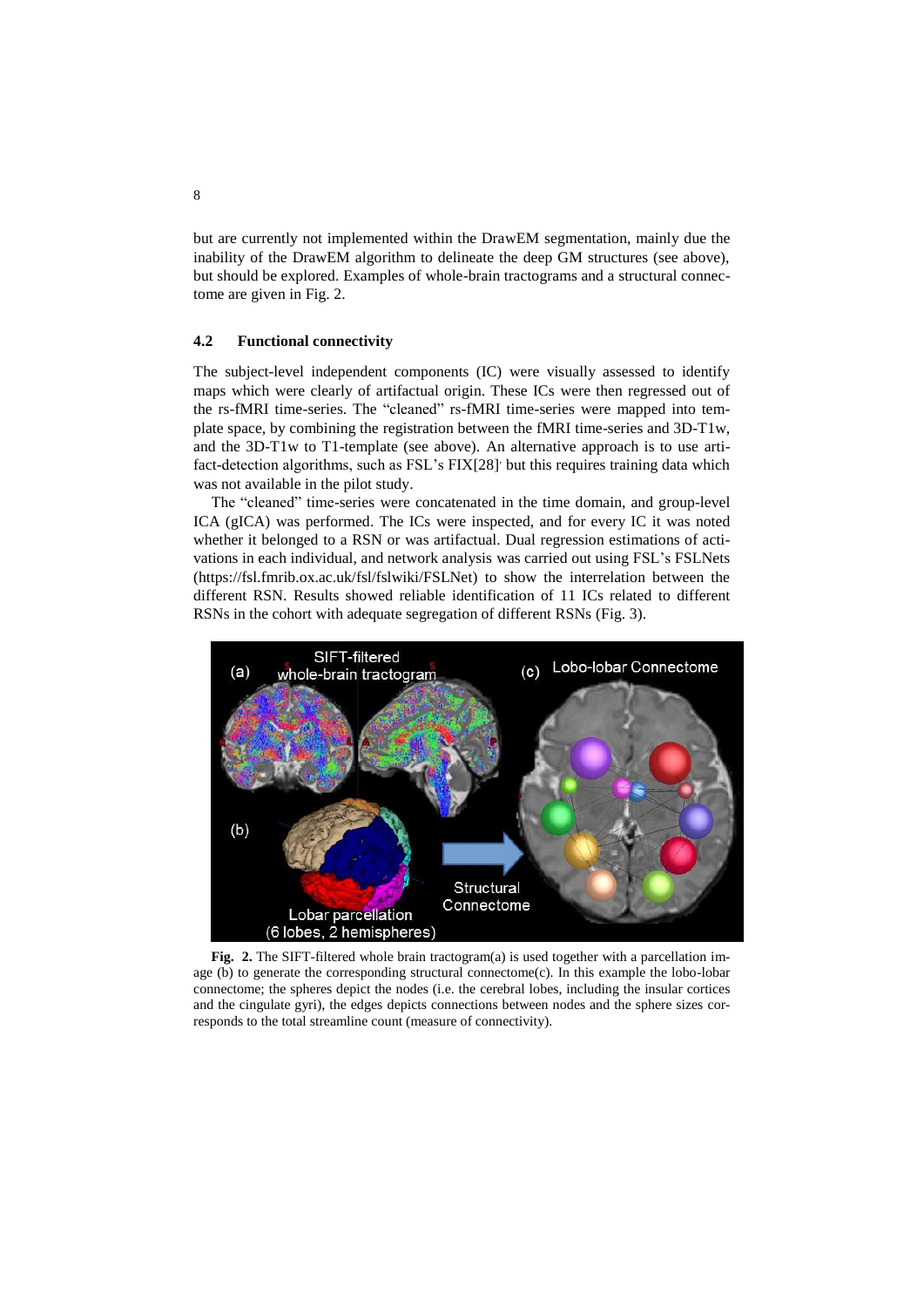#### **4.3 Structural-functional connectivity**

One of the aims was to carry out a joint analysis of the structural and functional connectivity within and between the RSNs. This would provide the structuralfunctional characteristics of emerging brain networks as quantitative measures to give precise information about structural and functional characteristics of the RSNs and specific networks of interest. This was done by looking at the structural connectivity between the cortical activation sites of the RSNs. The cortical components of the RSN activation, estimated from the gICA ICs using dual regression, were extracted using the DrawEM cortical segmentation. These then served as cortical targets to retrieve the streamlines in the SIFT-filtered whole-brain tractogram connecting these cortical areas. The structural connectivity between these activation sites could then be studied using the streamline count as a measure of connectivity. The approach for studying the structural-functional connectivity of the RSNs is shown in Fig. 4.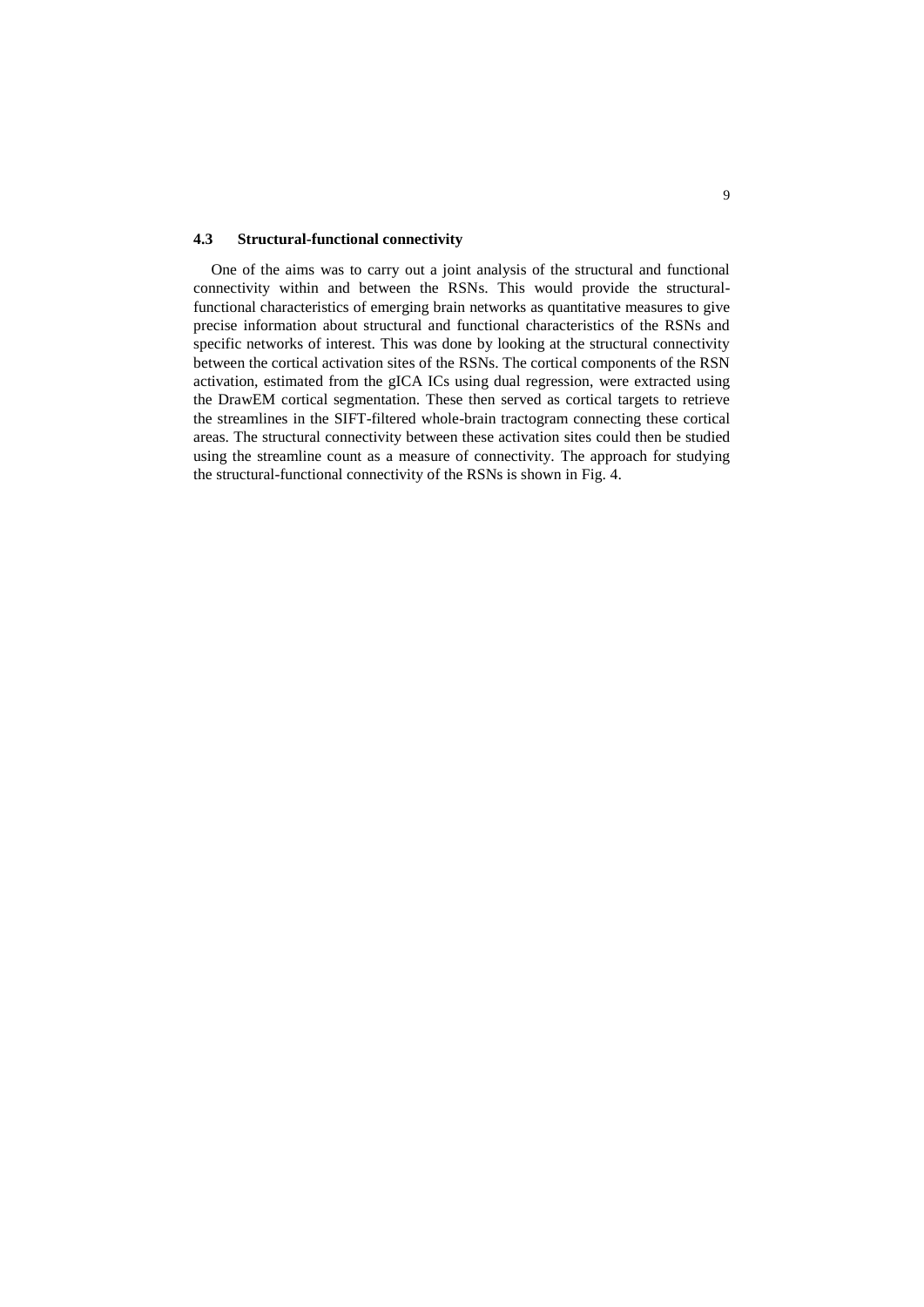

**Fig. 3.** The 11 RSNs identified in the cohort are visually assessed and classified (a). Dual regression is used to formulate a connectivity network matrix of connection strengths/correlations between the RSNs. This is analysed using basic network modelling in FSLNets (b), where red/green/blue represents strong/moderate/low connectivity between the numbered RSNs in (a). Notice the clustering of correlated RSNs into meaningful functional networks (e.g. RSNs 1-6-3-5 which are all related to visual processing), as well as the anticorrelation of others (b).

# **5 Discussion**

This paper outlines a framework for studying the functional and structural connectivity in newborns with HIE using neonatal MRI. Achieving high quality, state-of-theart image acquisition and processing for each of the sMRI, dMRI and rs-fMRI data sets, has been a great challenge within a clinical neonatal imaging setting. Nevertheless, in our pilot study of 13 newborns with HIE we could achieve good image quality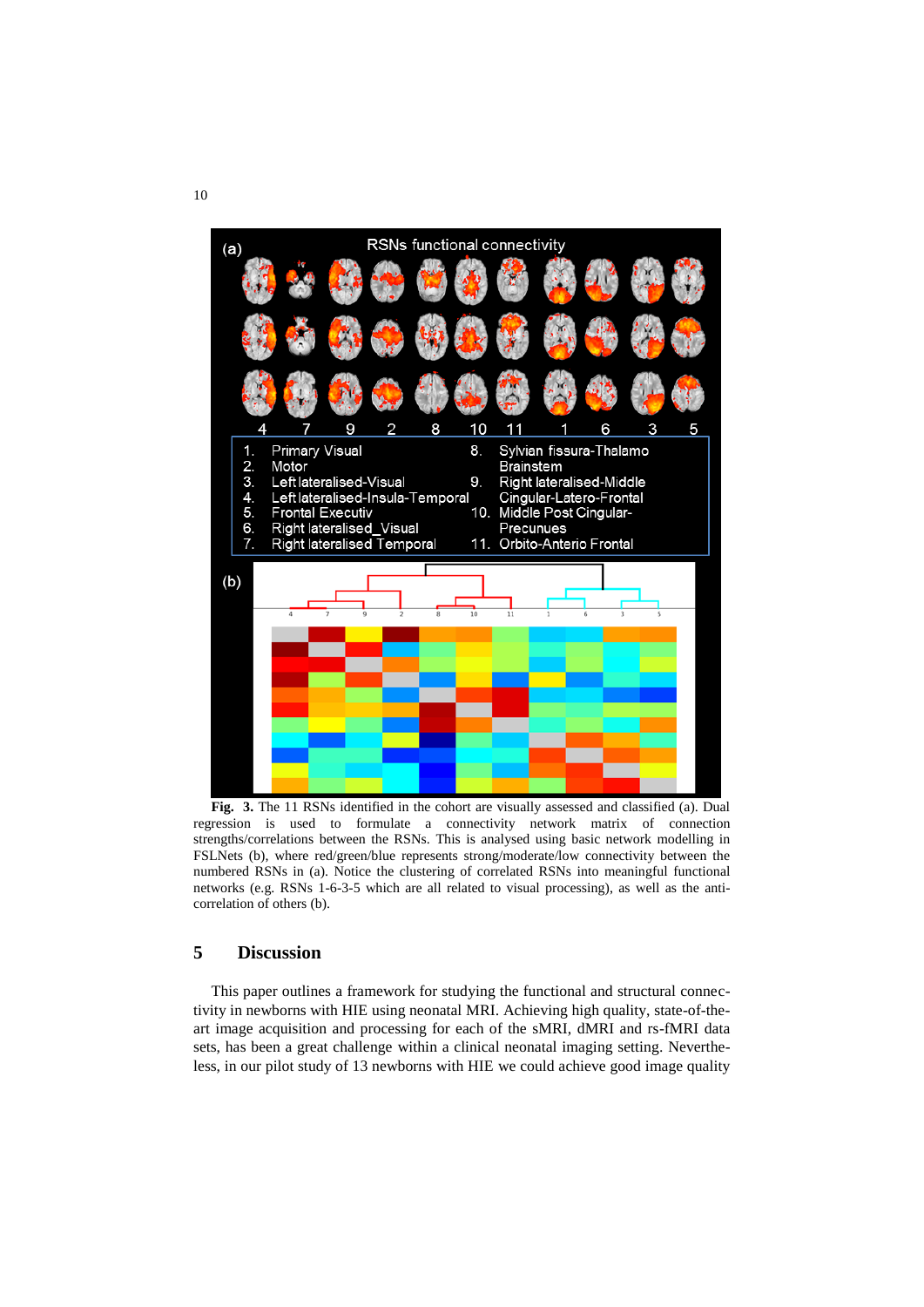in about 80-90 % of cases. Some of the issues that arose and suggested solutions/improvements are suggested below.

### **5.1 MRI acquisition**

MRI is challenging in newborns with HIE. In this pilot study, birth related bleeds were common, e.g. intra-cranial haemorrhages. These can cause image artifacts or hamper the image post-processing, e.g. the co-registration, unless they are masked out in the brain extraction. Motion during the scan was also frequent, mainly due to the baby waking up, and can be partly compensated for in the post-processing.

The imaging protocol can be further optimized, e.g. parameter optimization to improve GM/WM contrast in the sMRI to facilitate segmentation. If multiband acquisition were available on the MR scanner it should be used as this will reduce scan times substantially or increase efficiency, e.g. increase the number of time-points within the rs-fMRI acquisition by reducing the TR, and thus the time resolution.

## **5.2 Structural MRI**

The segmentation of the sMRI can be improved. The subcortical parcellation with the current DrawEM algorithm is not accurate, mainly in areas of unmyelinated WM. This is important for fibre tractography, and the deep GM/WM structures had to be manually edited. Alternative registration and segmentations algorithms could be explored, e.g. using combined T1w and T2w contrasts [12]. The cortical GM showed occasional holes and could be remedied by a hole-filling algorithm. Finally, the anatomical parcellation map provided in DrawEM is limited to 50 anatomical brain regions and is not equally detailed across the brain (e.g. each temporal lobe contains 12 regions compared to one single region for the whole frontal lobe) [15]. More detailed parcellation schemes would be preferred[29]. As stated before, segmentation of the neonatal brain is challenging for various reasons [12]. However, there is a general need for more customized software and algorithms specifically targeting these issues, as most standard methods are only being tested in much older populations.

#### **5.3 Diffusion MRI**

The newborn brain is wet causing the dMRI signal to decay quickly, even at moderate b-values. This causes problems with the FOD estimation, especially in the deep periventricular frontal and parietal WM. As the SNR in dMRI signal decreases, the CSD estimation becomes noisy, which compromises the fibre tractography. Lowering the tracking cut-off values (FOD amplitude cut-off, down to 0.05 from 0.1) can ameliorate the problem but tractograms become noisier. Alternative response function estimators have been tested, e.g. the msmt\_5tt framework[30]. However, in short, there is no simple answer to this and the current dMRI protocol is considered to give the best results.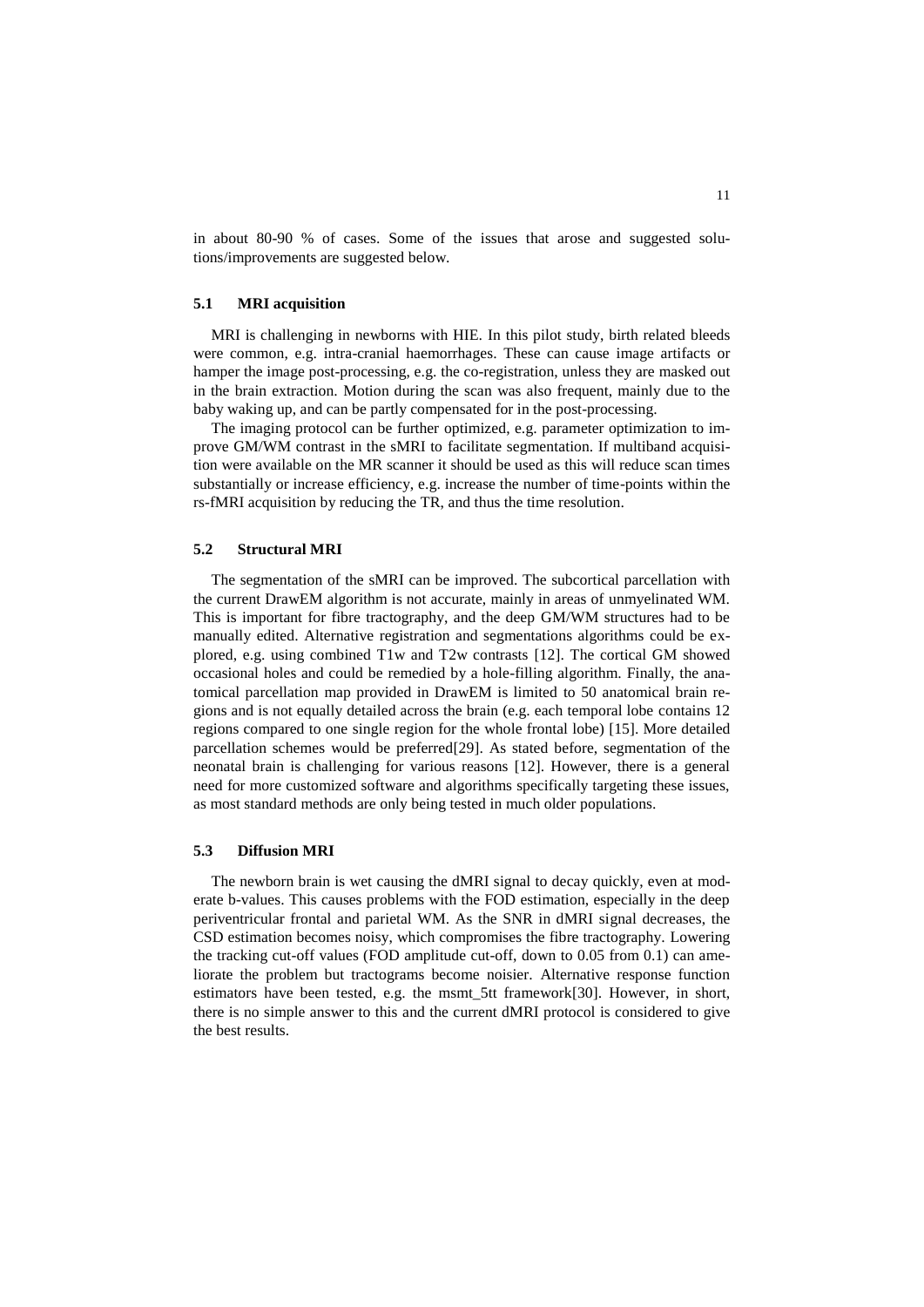#### **5.4 Structuro-functional analysis**

The structuro-functional analysis needs to be developed further. Currently, the structural connectivity can be studied for a single RSN (Fig. 4) and as the structural connectivity between the cortical activation sites for the RSN. However, HIE causes global injury affecting several RSNs, and their interactions. Therefore, a joint structure-functional analysis including all RSNs is desirable. The reconstruction of the structural connectome (using MRtrix command "tck2connectome") requires a parcellation input with non-overlapping regions. The cortical activation maps for all RSN do overlap (clearly seen in Fig. 3). The RSN activation maps could be thresholded to avoid anatomical overlap. An alternative would be to allow for activation overlap. This could be neuroanatomically reasonable as the limited dMRI resolution (voxel size  $2 \text{ mm}^3$ ) cannot, even using HARDI, resolve distinct fiber populations along the "same" direction. For example, in the sub/juxtacortical WM, tracts "belonging" to separate RSNs would share FODs as they are reaching common cortical endpoints. However, along the majority of their paths they do not share FODs. Extracting the sets of streamlines from the SIFT-filtered whole-brain tractogram connecting the cortical activation maps of each RSN, and then formulating a common analysis would be a sensible approach, but the exact details of this would have to be considered further.



**Fig. 4** Subject-specific spatial maps of the RSNs (a) are mapped on the cortical surface (b) and together with the structural connectome, the structural connectivity within specific RSN can be studied (c). Here is an example of the interhemispheric connections within the primary visual RSN (IC 1).

#### **5.5 Future directions**

As suggested, several improvements can be made to the analysis pipeline. However, we have shown that is possible to study the structural and functional brain networks even in our small group of newborns with HIE. The small sample size of the pilot study limits association studies; further work on large samples is warranted.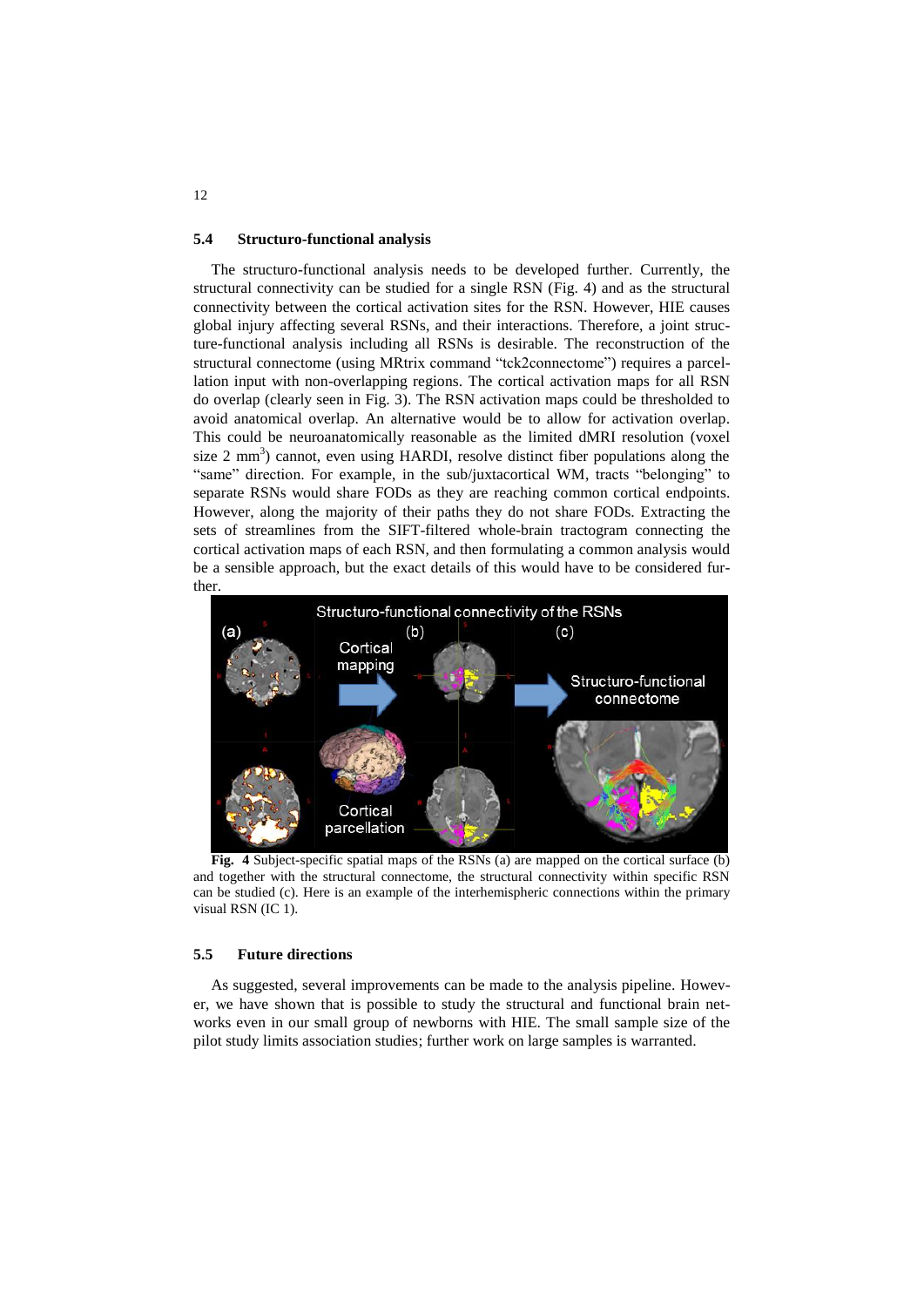One appealing future implementation would be to amalgate/extend the framework to a joint analysis with the functional connectivity derived from EEG. The structural and functional connectivity data can be used to improve the spatio-temporal characterization of the EEG-derived functional connectivity, e.g. by discrimination of direct and indirect connection. Moreover, for a more realistic coupling with the EEG source mapping, non-anatomically based parcellations can be considered [31].

Ultimately, our work aims at linking brain network metrics, metrics from EEGderived connectivity, and clinical outcome data, which will be a promising new approach to improve early prediction of neurodevelopmental outcome and also early identification of those who will benefit from early intervention.

# **6 References**

- 1. van Schie, P.E.M., Schijns, J., Becher, J.G., Barkhof, F., van Weissenbruch, M.M., Vermeulen, R.J.: Long-term motor and behavioral outcome after perinatal hypoxic-ischemic encephalopathy. Eur. J. Paediatr. Neurol. 19, 354–359 (2015).
- 2. Jacobs, S.E., Berg, M., Hunt, R., Tarnow-Mordi, W.O., Inder, T.E., Davis, P.G.: Cooling for newborns with hypoxic ischaemic encephalopathy. In: Cochrane Database of Systematic Reviews. John Wiley & Sons, Ltd (2013).
- 3. Schreglmann, M., Grund, A., Vollmer, B., Johnson, M.: Systematic Review: Long-term cognitive and behavioural outcome of neonatal hypoxic-ischaemic encephalopathy in children without CP. Arch. Dis. Child. Submitted (2018).
- 4. Domnick, N.-K., Gretenkord, S., De Feo, V., Sedlacik, J., Brockmann, M.D., Hanganu-Opatz, I.L.: Neonatal hypoxia–ischemia impairs juvenile recognition memory by disrupting the maturation of prefrontal–hippocampal networks. Exp. Neurol. 273, 202–214 (2015).
- 5. Batalle, D., Muñoz-Moreno, E., Tornador, C., Bargallo, N., Deco, G., Eixarch, E., Gratacos, E.: Altered resting-state whole-brain functional networks of neonates with intrauterine growth restriction. Cortex. 77, 119–131 (2016).
- 6. Batalle, D., Eixarch, E., Figueras, F., Muñoz-Moreno, E., Bargallo, N., Illa, M., Acosta-Rojas, R., Amat-Roldan, I., Gratacos, E.: Altered small-world topology of structural brain networks in infants with intrauterine growth restriction and its association with later neurodevelopmental outcome. NeuroImage. 60, 1352–1366 (2012).
- 7. Tymofiyeva, O., Hess, C.P., Ziv, E., Tian, N., Bonifacio, S.L., McQuillen, P.S., Ferriero, D.M., Barkovich, A.J., Xu, D.: Towards the "Baby Connectome": Mapping the Structural Connectivity of the Newborn Brain. PLOS ONE. 7, e31029 (2012).
- 8. Hagmann, P., Grant, P.E., Fair, D.A.: MR connectomics: a conceptual framework for studying the developing brain. Front. Syst. Neurosci. 6, 43 (2012).
- 9. Dennis, E.L., Thompson, P.M.: Reprint of: Mapping connectivity in the developing brain. Int. J. Dev. Neurosci. 32, 41–57 (2014).
- 10. Smith, S.M.: Fast robust automated brain extraction. Hum. Brain Mapp. 17, 143– 155 (2002).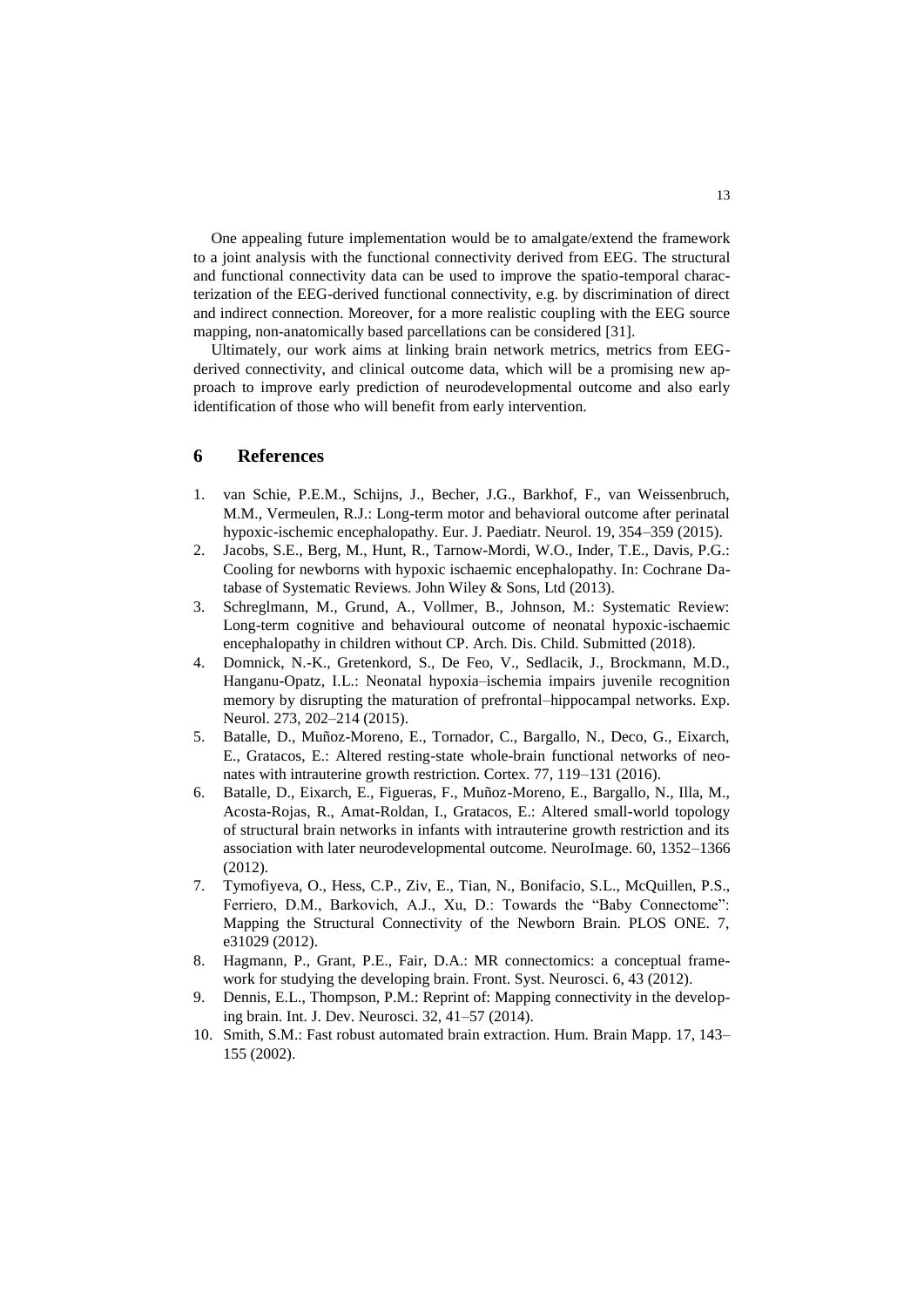- 11. Jenkinson, M., Bannister, P., Brady, M., Smith, S.: Improved optimization for the robust and accurate linear registration and motion correction of brain images. NeuroImage. 17, 825–841 (2002).
- 12. Išgum, I., Benders, M.J.N.L., Avants, B., Cardoso, M.J., Counsell, S.J., Gomez, E.F., Gui, L., Hűppi, P.S., Kersbergen, K.J., Makropoulos, A., Melbourne, A., Moeskops, P., Mol, C.P., Kuklisova-Murgasova, M., Rueckert, D., Schnabel, J.A., Srhoj-Egekher, V., Wu, J., Wang, S., de Vries, L.S., Viergever, M.A.: Evaluation of automatic neonatal brain segmentation algorithms: The NeoBrainS12 challenge. Med. Image Anal. 20, 135–151 (2015).
- 13. Devi, C.N., Chandrasekharan, A., Sundararaman, V.K., Alex, Z.C.: Neonatal brain MRI segmentation: A review. Comput. Biol. Med. 64, 163–178 (2015).
- 14. Makropoulos, A., Gousias, I.S., Ledig, C., Aljabar, P., Serag, A., Hajnal, J.V., Edwards, A.D., Counsell, S.J., Rueckert, D.: Automatic Whole Brain MRI Segmentation of the Developing Neonatal Brain. IEEE Trans. Med. Imaging. 33, 1818–1831 (2014).
- 15. Gousias, I.S., Hammers, A., Counsell, S.J., Srinivasan, L., Rutherford, M.A., Heckemann, R.A., Hajnal, J.V., Rueckert, D., Edwards, A.D.: Magnetic Resonance Imaging of the Newborn Brain: Automatic Segmentation of Brain Images into 50 Anatomical Regions. PLoS ONE. 8, (2013).
- 16. Smith, R.E., Tournier, J.-D., Calamante, F., Connelly, A.: Anatomicallyconstrained tractography: Improved diffusion MRI streamlines tractography through effective use of anatomical information. NeuroImage. 62, 1924–1938 (2012).
- 17. Tournier, J.-D., Calamante, F., Connelly, A.: Robust determination of the fibre orientation distribution in diffusion MRI: non-negativity constrained superresolved spherical deconvolution. NeuroImage. 35, 1459–1472 (2007).
- 18. Raffelt, D., Tournier, J.-D., Rose, S., Ridgway, G.R., Henderson, R., Crozier, S., Salvado, O., Connelly, A.: Apparent Fibre Density: a novel measure for the analysis of diffusion-weighted magnetic resonance images. NeuroImage. 59, 3976– 3994 (2012).
- 19. Veraart, J., Novikov, D.S., Christiaens, D., Ades-aron, B., Sijbers, J., Fieremans, E.: Denoising of diffusion MRI using random matrix theory. NeuroImage. 142, 394–406 (2016).
- 20. Andersson, J.L.R., Graham, M.S., Zsoldos, E., Sotiropoulos, S.N.: Incorporating outlier detection and replacement into a non-parametric framework for movement and distortion correction of diffusion MR images. NeuroImage. 141, 556– 572 (2016).
- 21. Tustison, N.J., Avants, B.B., Cook, P.A., Zheng, Y., Egan, A., Yushkevich, P.A., Gee, J.C.: N4ITK: Improved N3 Bias Correction. IEEE Trans. Med. Imaging. 29, 1310–1320 (2010).
- 22. Tournier, J.-D., Calamante, F., Connelly, A.: Determination of the appropriate b value and number of gradient directions for high-angular-resolution diffusionweighted imaging. NMR Biomed. 26, 1775–1786 (2013).